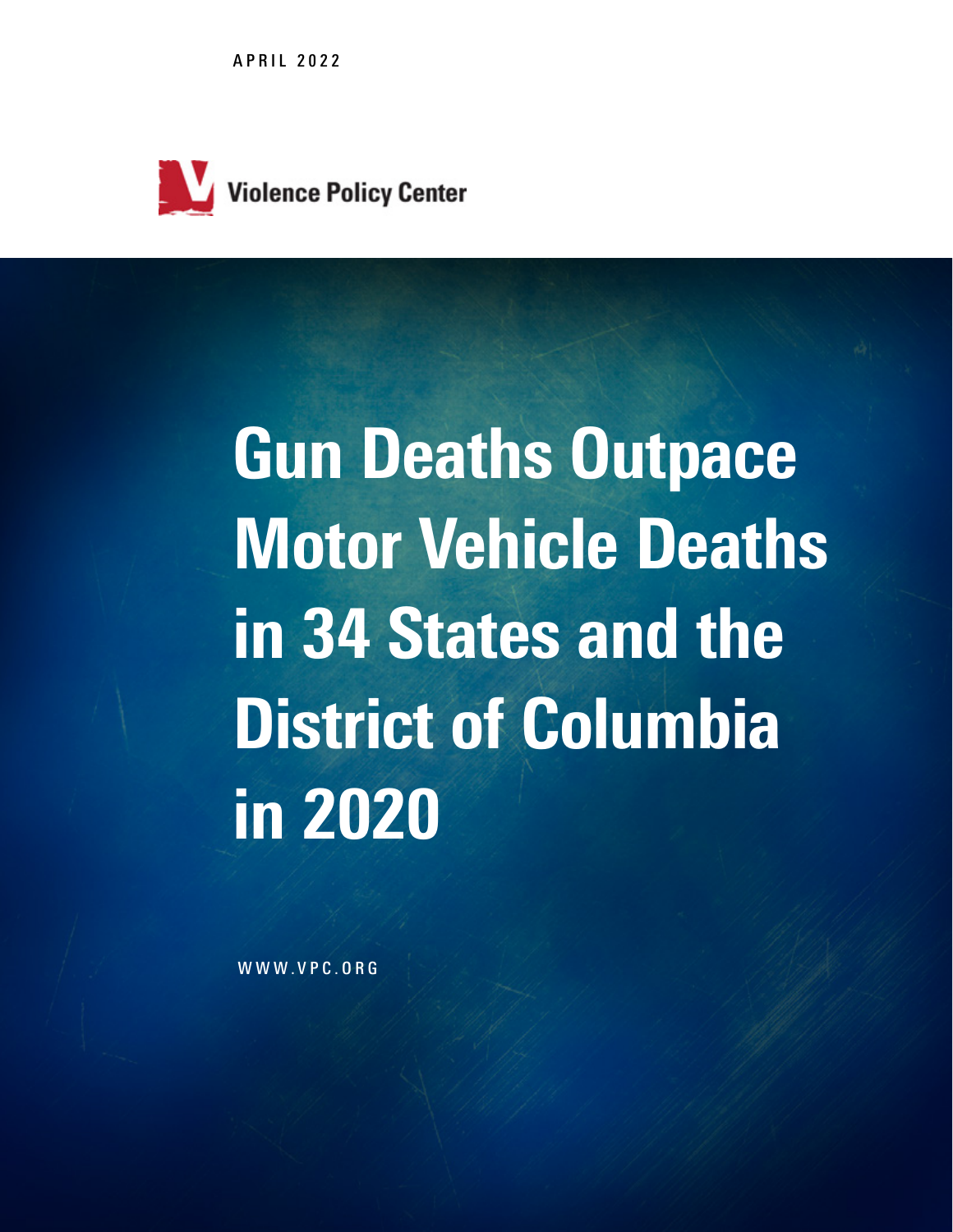#### COPYRIGHT AND ACKNOWLEDGMENTS

Copyright © April 2022 Violence Policy Center

#### **Violence Policy Center** 1025 Connecticut Avenue, NW Suite 1210 Washington, DC 20036

202-822-8200

The Violence Policy Center (VPC) is a national nonprofit educational organization that conducts research and public education on violence in America and provides information and analysis to policymakers, journalists, advocates, and the general public.

This study was authored by VPC Senior Policy Analyst Marty Langley.

**For a complete list of VPC publications with document links, please visit www.vpc.org/publications/.**

**To learn more about the Violence Policy Center, or to make a tax-deductible contribution to help support our work, please visit www.vpc.org.**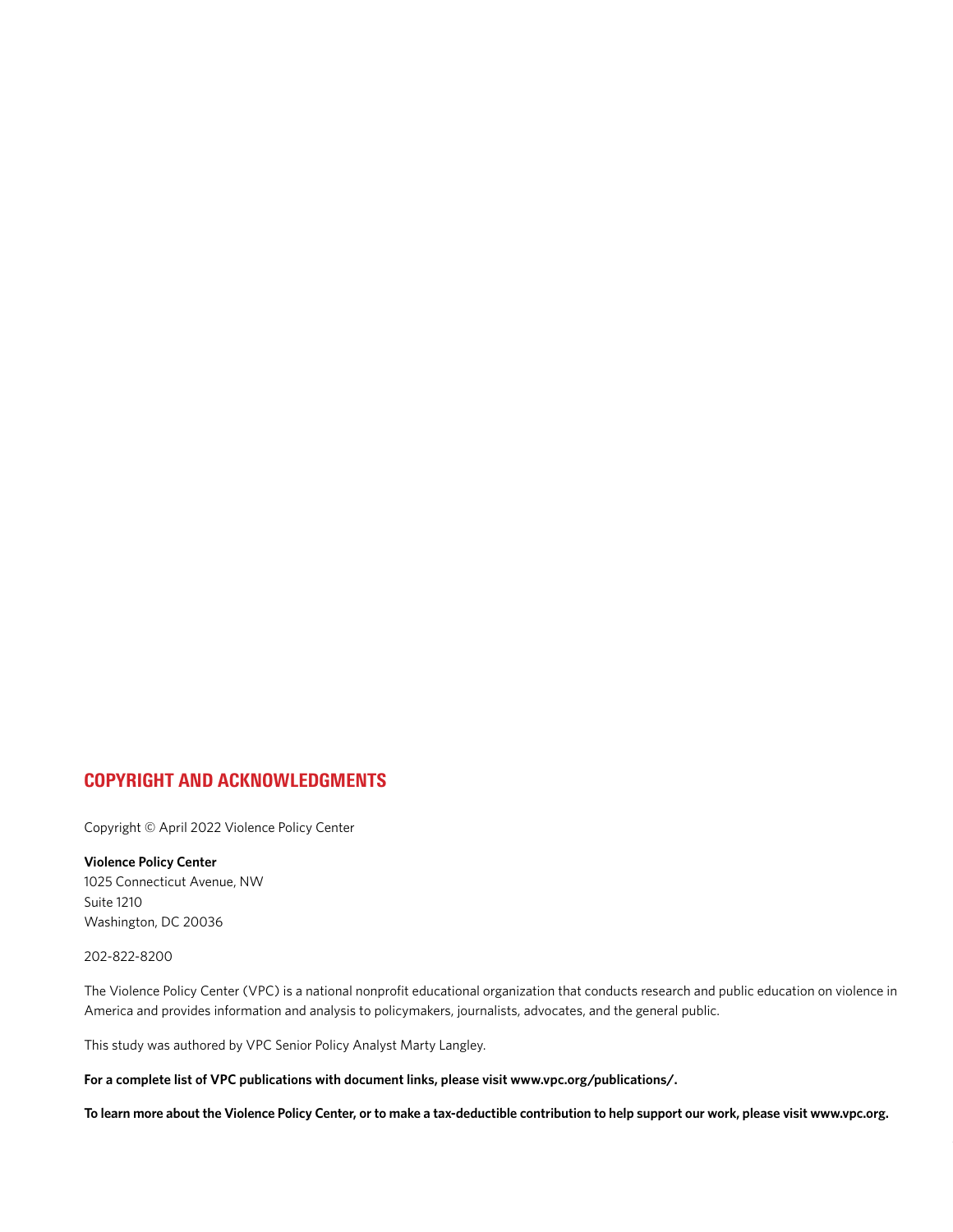## GUN DEATHS OUTPACED MOTOR VEHICLE DEATHS IN 34 STATES AND THE DISTRICT OF COLUMBIA IN 2020

In 2020, firearm fatalities exceeded motor vehicle fatalities in 34 states and the District of Columbia, the most recent year for which state-level data is available for both products from the federal Centers for Disease Control and Prevention.<sup>1</sup> That year, gun deaths (including gun suicide, homicide, and fatal unintentional shootings) outpaced motor vehicle deaths in Alabama, Alaska, Arizona, Colorado, Delaware, District of Columbia, Georgia, Idaho, Illinois, Indiana, Kansas, Kentucky, Louisiana, Maryland, Michigan, Minnesota, Missouri, Montana, Nevada, New Hampshire, New Mexico, Ohio, Oklahoma, Oregon, Pennsylvania, South Carolina, Tennessee, Texas, Utah, Vermont, Virginia, Washington, West Virginia, Wisconsin, and Wyoming. In just over a decade, the number of states plus the District of Columbia where gun deaths exceed motor vehicle deaths has increased from just 13 in 2010 to 35 in 2020—a jump of 169 percent.

### IN 2010, GUN DEATHS EXCEEDED MOTOR VEHICLE DEATHS IN ONLY 12 STATES AND THE DISTRICT OF COLUMBIA

| <b>State</b>         | <b>Gun Deaths</b> | <b>Gun Death Rate</b> | <b>Motor Vehicle Deaths</b> | <b>Motor Vehicle Death Rate</b> |
|----------------------|-------------------|-----------------------|-----------------------------|---------------------------------|
| Alabama              | 782               | 16.36                 | 933                         | 19.52                           |
| Alaska               | 144               | 20.27                 | 71                          | 10.00                           |
| Arizona              | 931               | 14.56                 | 795                         | 12.44                           |
| Arkansas             | 419               | 14.37                 | 610                         | 20.92                           |
| California           | 2,935             | 7.88                  | 2,943                       | 7.90                            |
| Colorado             | 555               | 11.04                 | 487                         | 9.68                            |
| Connecticut          | 209               | 5.85                  | 331                         | 9.26                            |
| Delaware             | 88                | 9.80                  | 111                         | 12.36                           |
| District of Columbia | 99                | 16.45                 | 38                          | 6.31                            |
| Florida              | 2,268             | 12.06                 | 2,547                       | 13.54                           |
| Georgia              | 1,223             | 12.62                 | 1,327                       | 13.70                           |
| Hawaii               | 45                | 3.31                  | 126                         | 9.26                            |
| Idaho                | 198               | 12.63                 | 215                         | 13.71                           |
| <b>Illinois</b>      | 1,064             | 8.29                  | 1,042                       | 8.12                            |
| Indiana              | 709               | 10.93                 | 774                         | 11.94                           |
| lowa                 | 213               | 6.99                  | 401                         | 13.16                           |
| Kansas               | 300               | 10.51                 | 485                         | 17.00                           |
| Kentucky             | 555               | 12.79                 | 823                         | 18.97                           |

#### 2010 Gun Deaths and Motor Vehicle Deaths by State<sup>2</sup>

1 Source: WISQARS database, National Center for Injury Prevention and Control, Centers for Disease Control and Prevention.

2 In 2010 there were 31,672 gun deaths nationwide for a rate of 10.26 per 100,000 and 35,498 motor vehicle deaths (both occupant and pedestrian) nationwide for a rate of 11.50 per 100,000. Source: WISQARS database, National Center for Injury Prevention and Control, Centers for Disease Control and Prevention.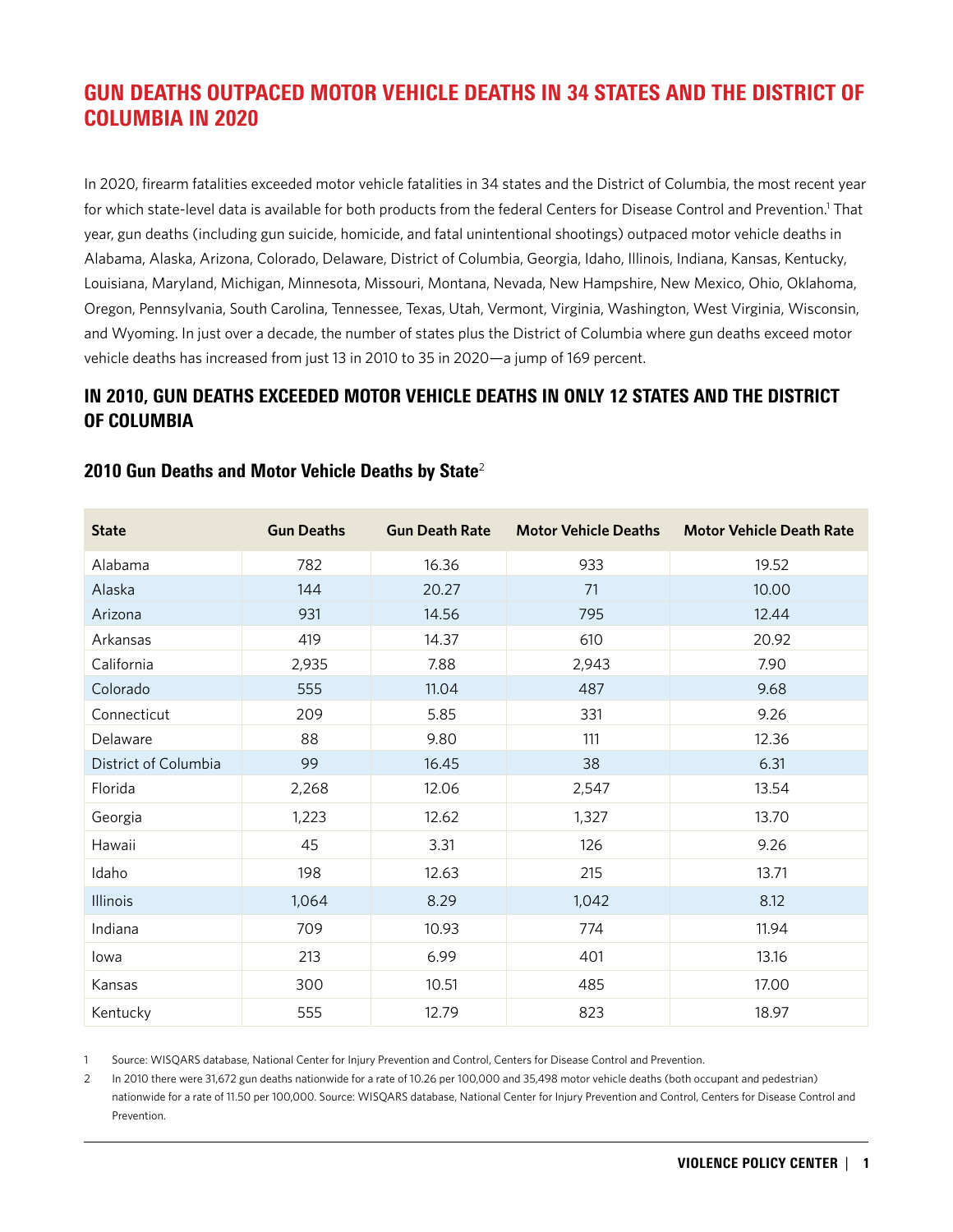| <b>State</b>   | <b>Gun Deaths</b> | <b>Gun Death Rate</b> | <b>Motor Vehicle Deaths</b> | <b>Motor Vehicle Death Rate</b> |
|----------------|-------------------|-----------------------|-----------------------------|---------------------------------|
| Louisiana      | 864               | 19.06                 | 722                         | 15.93                           |
| Maine          | 113               | 8.51                  | 171                         | 12.87                           |
| Maryland       | 538               | 9.32                  | 514                         | 8.90                            |
| Massachusetts  | 270               | 4.12                  | 388                         | 5.93                            |
| Michigan       | 1,076             | 10.89                 | 1,063                       | 10.75                           |
| Minnesota      | 365               | 6.88                  | 520                         | 9.80                            |
| Mississippi    | 475               | 16.00                 | 683                         | 23.01                           |
| Missouri       | 846               | 14.13                 | 875                         | 14.61                           |
| Montana        | 164               | 16.58                 | 192                         | 19.41                           |
| Nebraska       | 152               | 8.32                  | 213                         | 11.66                           |
| Nevada         | 395               | 14.63                 | 289                         | 10.70                           |
| New Hampshire  | 118               | 8.96                  | 135                         | 10.25                           |
| New Jersey     | 456               | 5.19                  | 583                         | 6.63                            |
| New Mexico     | 301               | 14.62                 | 331                         | 16.07                           |
| New York       | 1,011             | 5.22                  | 1,330                       | 6.86                            |
| North Carolina | 1,123             | 11.78                 | 1,383                       | 14.50                           |
| North Dakota   | 65                | 9.66                  | 99                          | 14.72                           |
| Ohio           | 1,148             | 9.95                  | 1,259                       | 10.91                           |
| Oklahoma       | 538               | 14.34                 | 716                         | 19.09                           |
| Oregon         | 458               | 11.95                 | 324                         | 8.46                            |
| Pennsylvania   | 1,307             | 10.29                 | 1,445                       | 11.38                           |
| Rhode Island   | 49                | 4.65                  | 92                          | 8.74                            |
| South Carolina | 648               | 14.01                 | 812                         | 17.56                           |
| South Dakota   | 75                | 9.21                  | 144                         | 17.69                           |
| Tennessee      | 932               | 14.69                 | 1,103                       | 17.38                           |
| Texas          | 2,714             | 10.79                 | 3,343                       | 13.29                           |
| Utah           | 314               | 11.36                 | 274                         | 9.91                            |
| Vermont        | 70                | 11.19                 | 76                          | 12.15                           |
| Virginia       | 875               | 10.94                 | 728                         | 9.10                            |
| Washington     | 609               | 9.06                  | 554                         | 8.24                            |
| West Virginia  | 273               | 14.73                 | 311                         | 16.78                           |
| Wisconsin      | 501               | 8.81                  | 628                         | 11.04                           |
| Wyoming        | 92                | 16.32                 | 139                         | 24.66                           |
| U.S. Total     | 31,672            | 10.26                 | 35,498                      | 11.50                           |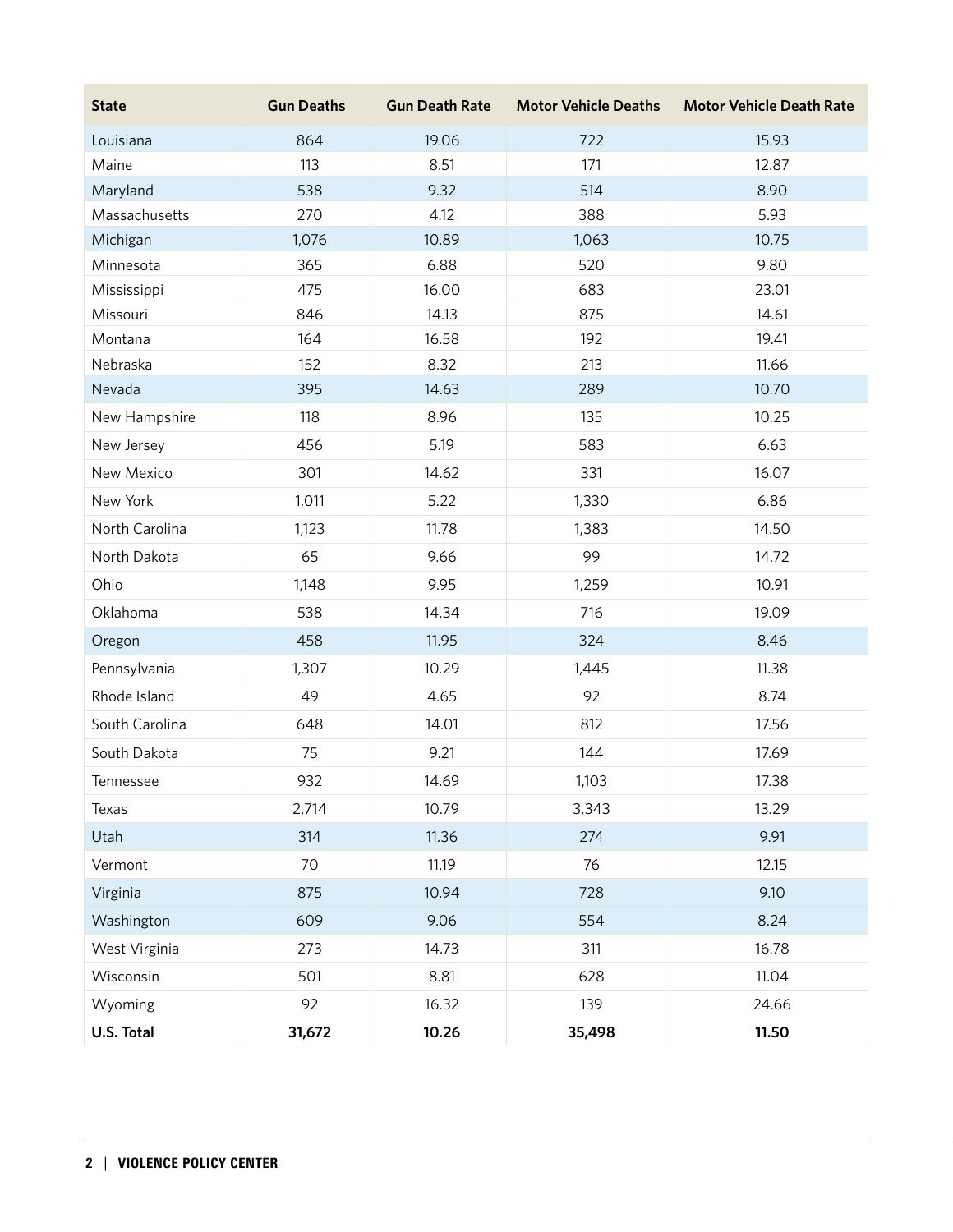## BY 2020, GUN DEATHS EXCEEDED MOTOR VEHICLE DEATHS IN 34 STATES AND THE DISTRICT OF COLUMBIA

#### 2020 Gun Deaths and Motor Vehicle Deaths by State<sup>3</sup>

| <b>State</b>         | <b>Gun Deaths</b> | <b>Gun Death Rate</b> | <b>Motor Vehicle Deaths</b> | <b>Motor Vehicle Death Rate</b> |
|----------------------|-------------------|-----------------------|-----------------------------|---------------------------------|
| Alabama              | 1,141             | 23.18                 | 986                         | 20.03                           |
| Alaska               | 175               | 23.93                 | 83                          | 11.35                           |
| Arizona              | 1,265             | 17.05                 | 1,053                       | 14.19                           |
| Arkansas             | 673               | 22.21                 | 689                         | 22.74                           |
| California           | 3,449             | 8.76                  | 4,505                       | 11.44                           |
| Colorado             | 922               | 15.88                 | 685                         | 11.79                           |
| Connecticut          | 219               | 6.16                  | 331                         | 9.31                            |
| Delaware             | 135               | 13.68                 | 124                         | 12.57                           |
| District of Columbia | 167               | 23.43                 | 45                          | 6.31                            |
| Florida              | 3,041             | 13.99                 | 3,529                       | 16.24                           |
| Georgia              | 1,897             | 17.71                 | 1,797                       | 16.78                           |
| Hawaii               | 50                | 3.55                  | 90                          | 6.40                            |
| Idaho                | 321               | 17.57                 | 246                         | 13.47                           |
| Illinois             | 1,745             | 13.86                 | 1,325                       | 10.53                           |
| Indiana              | 1,159             | 17.16                 | 960                         | 14.21                           |
| lowa                 | 351               | 11.10                 | 368                         | 11.63                           |
| Kansas               | 494               | 16.95                 | 430                         | 14.76                           |
| Kentucky             | 902               | 20.15                 | 862                         | 19.25                           |
| Louisiana            | 1,183             | 25.47                 | 857                         | 18.45                           |
| Maine                | 153               | 11.33                 | 190                         | 14.07                           |
| Maryland             | 803               | 13.26                 | 635                         | 10.49                           |
| Massachusetts        | 268               | 3.89                  | 385                         | 5.58                            |
| Michigan             | 1,454             | 14.59                 | 1,226                       | 12.30                           |
| Minnesota            | 513               | 9.07                  | 506                         | 8.94                            |
| Mississippi          | 818               | 27.57                 | 846                         | 28.52                           |
| Missouri             | 1,426             | 23.18                 | 1,038                       | 16.87                           |
| Montana              | 238               | 22.03                 | 208                         | 19.25                           |
| Nebraska             | 197               | 10.17                 | 245                         | 12.64                           |
| Nevada               | 547               | 17.43                 | 364                         | 11.60                           |
| New Hampshire        | 128               | 9.37                  | 124                         | 9.08                            |
| New Jersey           | 443               | 4.99                  | 629                         | 7.08                            |
| New Mexico           | 479               | 22.74                 | 424                         | 20.13                           |

3 In 2020 there were 45,222 gun deaths nationwide for a rate of 13.73 per 100,000 and 42,632 motor vehicle deaths (both occupant and pedestrian) nationwide for a rate of 12.94 per 100,000. Source: WISQARS database, National Center for Injury Prevention and Control, Centers for Disease Control and Prevention.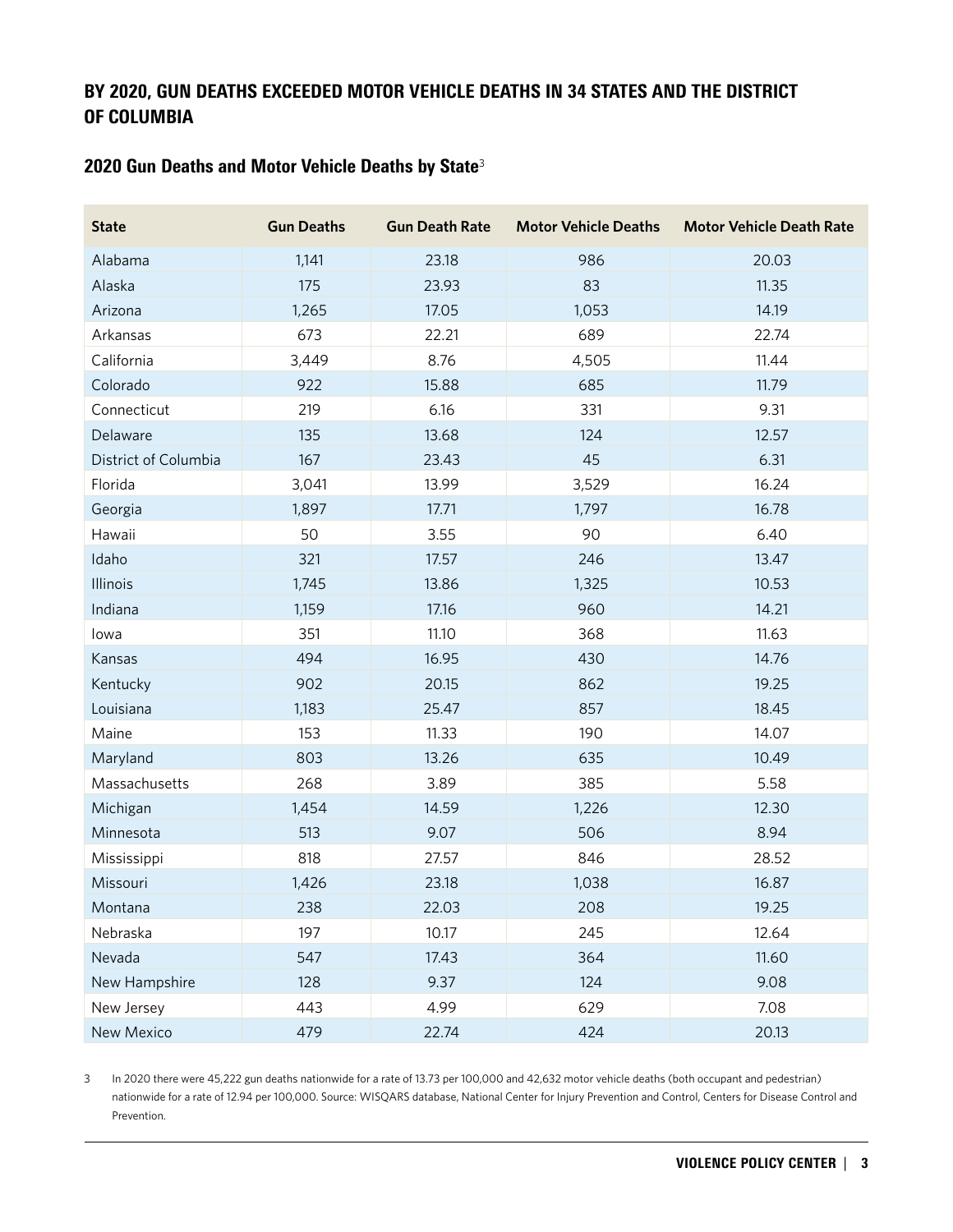| <b>State</b>   | <b>Gun Deaths</b> | <b>Gun Death Rate</b> | <b>Motor Vehicle Deaths</b> | <b>Motor Vehicle Death Rate</b> |
|----------------|-------------------|-----------------------|-----------------------------|---------------------------------|
| New York       | 1,052             | 5.44                  | 1,213                       | 6.27                            |
| North Carolina | 1,699             | 16.03                 | 1,774                       | 16.73                           |
| North Dakota   | 100               | 13.07                 | 105                         | 13.72                           |
| Ohio           | 1,764             | 15.09                 | 1,383                       | 11.83                           |
| Oklahoma       | 826               | 20.75                 | 718                         | 18.04                           |
| Oregon         | 592               | 13.96                 | 531                         | 12.52                           |
| Pennsylvania   | 1,752             | 13.71                 | 1,244                       | 9.73                            |
| Rhode Island   | 54                | 5.11                  | 78                          | 7.38                            |
| South Carolina | 1,131             | 21.67                 | 1,117                       | 21.41                           |
| South Dakota   | 120               | 13.44                 | 153                         | 17.14                           |
| Tennessee      | 1,473             | 21.39                 | 1,270                       | 18.44                           |
| Texas          | 4,164             | 14.18                 | 4,103                       | 13.97                           |
| Utah           | 429               | 13.20                 | 329                         | 10.12                           |
| Vermont        | 76                | 12.19                 | 70                          | 11.23                           |
| Virginia       | 1,174             | 13.67                 | 934                         | 10.87                           |
| Washington     | 864               | 11.23                 | 692                         | 8.99                            |
| West Virginia  | 325               | 18.21                 | 304                         | 17.03                           |
| Wisconsin      | 717               | 12.29                 | 712                         | 12.21                           |
| Wyoming        | 154               | 26.45                 | 117                         | 20.09                           |
| U.S. Total     | 45,222            | 13.73                 | 42,632                      | 12.94                           |

## STATES PLUS THE DISTRICT OF COLUMBIA WITH MORE GUN DEATHS THAN MOTOR VEHICLE DEATHS



■ States Plus the District of Columbia With More Gun Deaths Than Motor Vehicle Deaths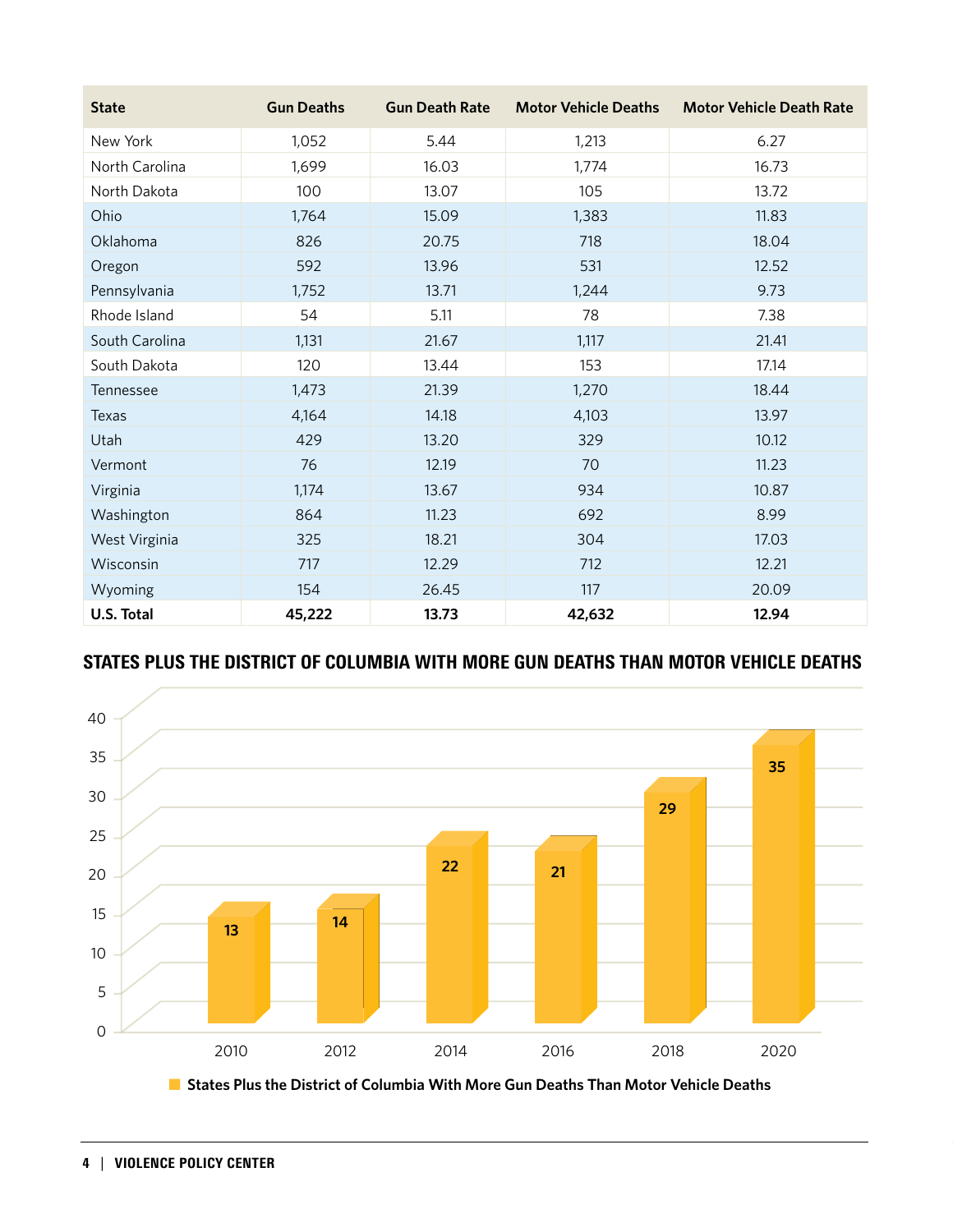These numbers are all the more shocking when one stops to think about the average American's exposure to motor vehicles as opposed to firearms. Nine out of 10 American households have access to a motor vehicle<sup>4</sup> while approximately four out of 10 American households contain a gun.<sup>5</sup>

As Dr. David Hemenway, director of the Harvard Injury Control Research Center, noted in his 2004 book *Private Guns, Public Health*: "[T]he time Americans spend using their cars is orders of magnitudes greater than the time spent using their guns. It is probable that per hour of exposure, guns are far more dangerous. Moreover, we have lots of safety regulations concerning the manufacture of motor vehicles; there are virtually no safety regulations for domestic firearms manufacture."6

## **CONCLUSION**

Thirty-four states and the District of Columbia already experience gun death rates that exceed their motor vehicle death rates. Gun death and injury is an accelerating public health crisis fueled by an unregulated industry that works to develop increasingly lethal firearms and ammunition. It then touts this firepower in its marketing efforts. As with motor vehicles, until the gun industry is held accountable for the harm caused by its products only limited progress can be made to reduce firearms death and injury. Such measures would include comprehensive health and safety regulation of the firearms industry and repeal of the Protection of Lawful Commerce in Arms Act (PLCAA).

4 *Transportation Statistics Annual Report 2020*, December 2020, U.S. Department of Transportation, Bureau of Transportation Statistics, p. 3-1 [\(https://rosap.ntl.bts.gov/view/dot/53936](https://rosap.ntl.bts.gov/view/dot/53936)).

<sup>5</sup> According to the Pew Research Center, "Four-in-ten U.S. adults report that there is a gun in their household: Three-in-ten say they personally own a gun, while 11% say that they don't own a gun, but someone else in their household does." *Wide differences on most gun policies between gun owners and non-owners, but also some agreement*, Pew Research Center, August 4, 2021 ([https://www.pewresearch.org/fact-tank/2021/08/04/wide-differences-on-most-gun-policies](https://www.pewresearch.org/fact-tank/2021/08/04/wide-differences-on-most-gun-policies-between-gun-owners-and-non-owners-but-also-some-agreement/)[between-gun-owners-and-non-owners-but-also-some-agreement/](https://www.pewresearch.org/fact-tank/2021/08/04/wide-differences-on-most-gun-policies-between-gun-owners-and-non-owners-but-also-some-agreement/)).

<sup>6</sup> David Hemenway, *Private Guns, Public Health*, University of Michigan Press, 2004, p. 182.